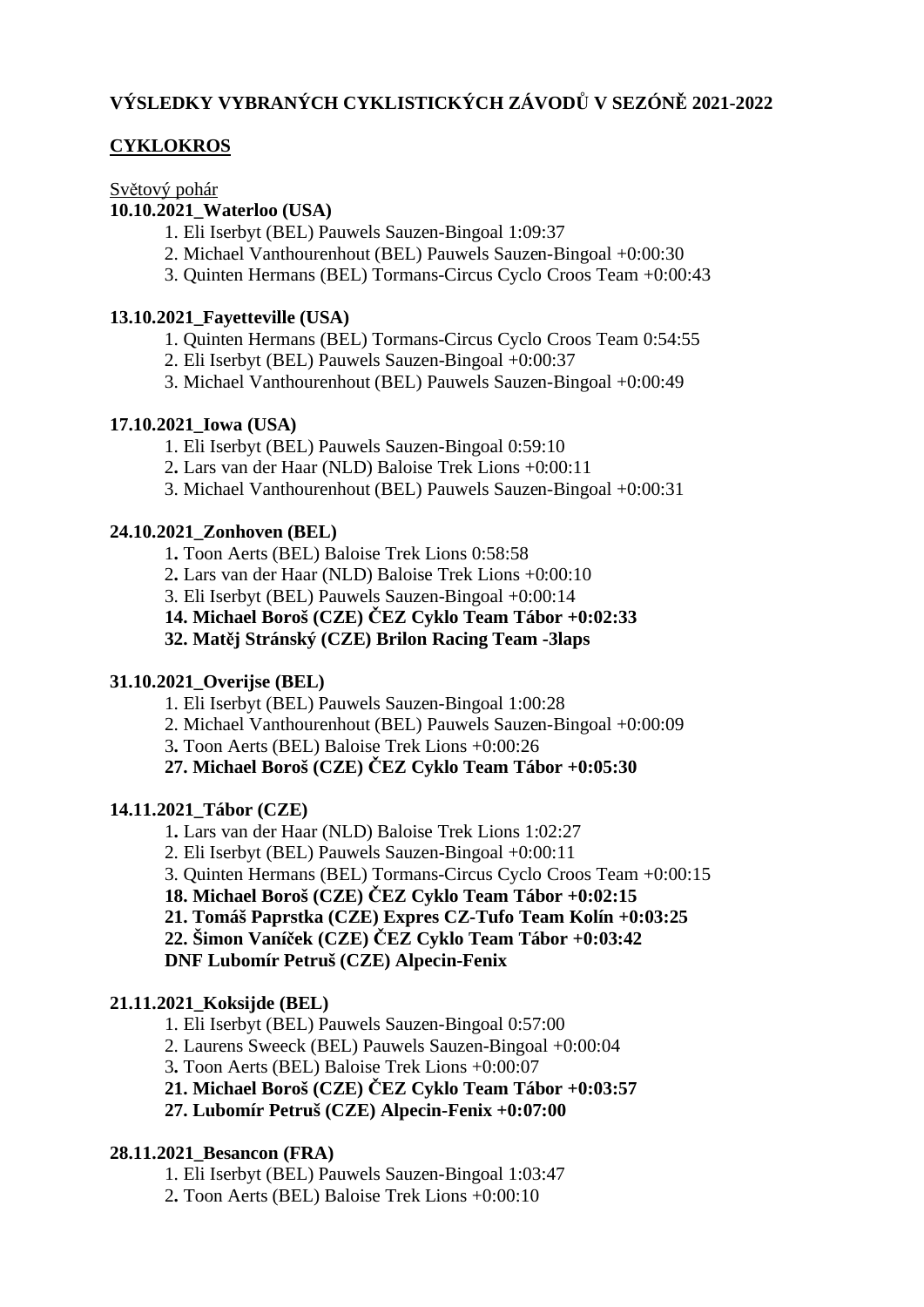3. Pim Ronhaar (NLD) Baloise Trek Lions +0:01:44

**23. Michael Boroš (CZE) ČEZ Cyklo Team Tábor +0:04:47**

**34. Lubomír Petruš (CZE) Alpecin-Fenix +0:08:00**

### **12.12.2021\_Val Di Sole (ITA)**

1. Wout Van Aert (BEL) Team Jumbo-Visma 0:59:27

- 2. Michael Vanthourenhout (BEL) Pauwels Sauzen-Bingoal +0:00:49
- 3. Thomas Pidcock (GBR) Ineos Grenadiers +0:02:07

### **23. Lubomír Petruš (CZE) Alpecin-Fenix +0:08:43**

### **18.12.2021\_Rucphen (NLD)**

- 1. Thomas Pidcock (GBR) Ineos Grenadiers 1:03:26
- 2. Eli Iserbyt (BEL) Pauwels Sauzen-Bingoal +0:00:03
- 3. Michael Vanthourenhout (BEL) Pauwels Sauzen-Bingoal +0:00:08
- **21. Michael Boroš (CZE) ČEZ Cyklo Team Tábor +0:02:12**
- **34. Lubomír Petruš (CZE) Alpecin-Fenix -1lap**

### **19.12.2021\_Namur (BEL)**

- 1. Michael Vanthourenhout (BEL) Pauwels Sauzen-Bingoal 0:59:28
- 2. Thomas Pidcock (GBR) Ineos Grenadiers +0:00:36
- 3**.** Toon Aerts (BEL) Baloise Trek Lions +0:00:51

**16. Michael Boroš (CZE) ČEZ Cyklo Team Tábor +0:03:48**

**37. Lubomír Petruš (CZE) Alpecin-Fenix -1lap**

### **26.12.2021\_Dendermonde (BEL)**

- 1. Wout Van Aert (BEL) Team Jumbo-Visma 1:03:48
- 2. Mathieu Van Der Poel (NLD) Alpecin-Fenix +0:00:49
- 3**.** Toon Aerts (BEL) Baloise Trek Lions +0:01:18

## **2.1.2022\_Hulst (NLD)**

- 1. Thomas Pidcock (GBR) Ineos Grenadiers 1:03:49
- 2. Eli Iserbyt (BEL) Pauwels Sauzen-Bingoal +0:00:12
- 3**.** Lars van der Haar (NLD) Baloise Trek Lions +0:00:33
- **22. Michael Boroš (CZE) ČEZ Cyklo Team Tábor +0:04:40**

**35. Tomáš Paprstka (CZE) Expres CZ-Tufo Team Kolín +0:06:12**

#### **16.1.2022\_Flamanville (FRA)**

- 1. Eli Iserbyt (BEL) Pauwels Sauzen-Bingoal 1:01:51
- 2**.** Toon Aerts (BEL) Baloise Trek Lions +0:00:59
- 3. Michael Vanthourenhout (BEL) Pauwels Sauzen-Bingoal +0:01:12

## **23.1.2022\_Hoogerheide (NLD)**

- 1. Eli Iserbyt (BEL) Pauwels Sauzen-Bingoal 1:00:18
- 2**.** Lars van der Haar (NLD) Baloise Trek Lions +0:00:02
- 3. Thomas Pidcock (GBR) Ineos Grenadiers +0:00:03
- **29. Michael Boroš (CZE) ČEZ Cyklo Team Tábor +0:04:26**

**33. Matěj Stránský (CZE) Brilon Racing Team +0:05:02**

#### **Celkové pořadí SP v cyklokrose 2021-2022**

- 1. Eli Iserbyt (BEL) Pauwels Sauzen-Bingoal 485pts
- 2. Michael Vanthourenhout (BEL) Pauwels Sauzen-Bingoal 357
- 3**.** Toon Aerts (BEL) Baloise Trek Lions 348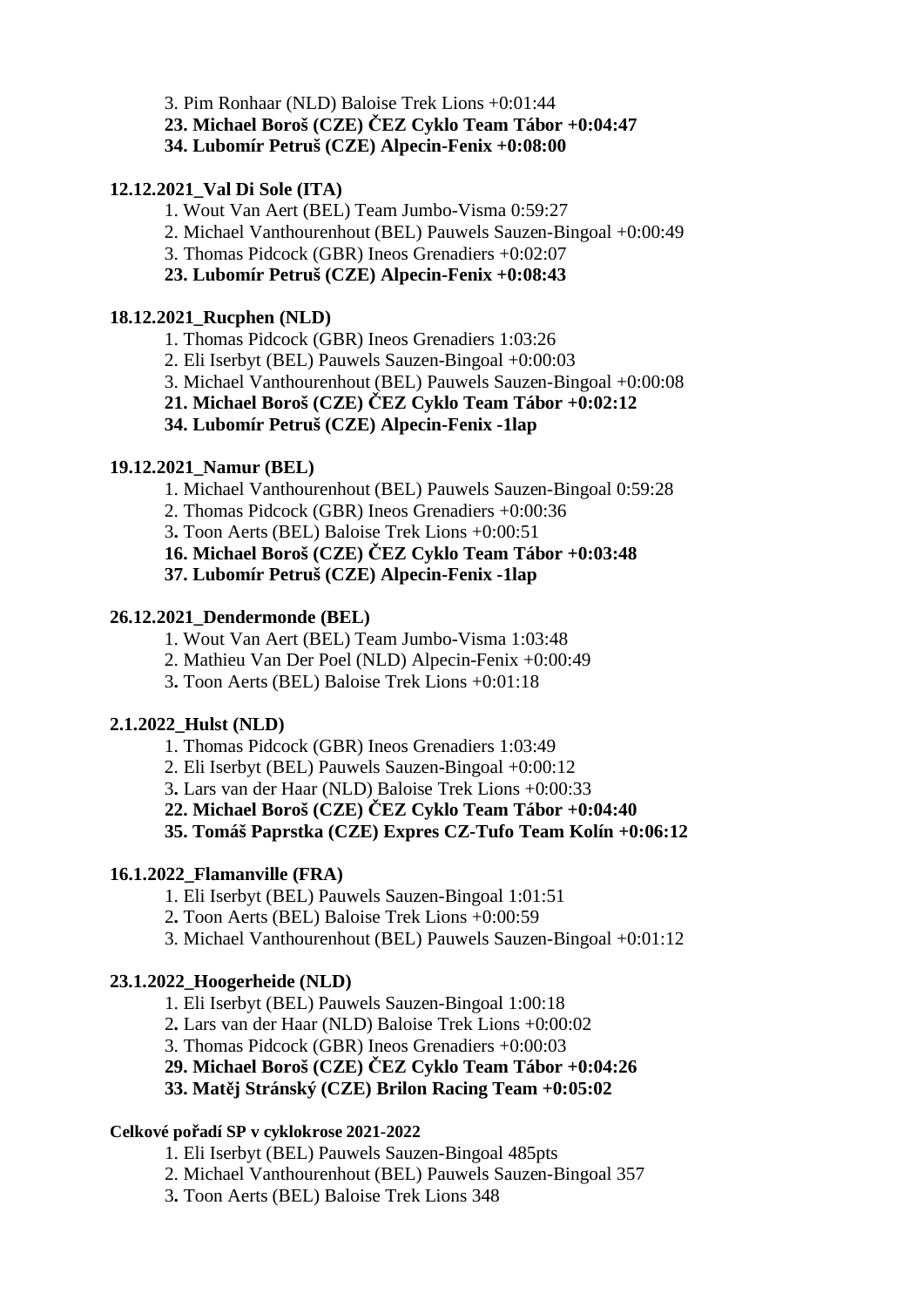#### **26. Michael Boroš (CZE) ČEZ Cyklo Team Tábor 50 65. Tomáš Paprstka (CZE) Expres CZ-Tufo Team Kolín 5**

### **Superprestige**

#### **3.10.2021\_Gieten (NLD)**

- 1**.** Toon Aerts (BEL) Baloise Trek Lions 1:00:42
- 2. Quinten Hermans (BEL) Tormans-Circus Cyclo Croos Team +0:00:23
- 3. Eli Iserbyt (BEL) Pauwels Sauzen-Bingoal +0:01:03

### **23.10.2021\_ Ruddervoorde (BEL)**

- 1. Eli Iserbyt (BEL) Pauwels Sauzen-Bingoal 0:59:22
- 2. Quinten Hermans (BEL) Tormans-Circus Cyclo Croos Team 0:00:27
- 3**.** Toon Aerts (BEL) Baloise Trek Lions +0:00:42

## **11.11.2021\_Niel (BEL)**

- 1. Eli Iserbyt (BEL) Pauwels Sauzen-Bingoal 1:01:02
- 2**.** Toon Aerts (BEL) Baloise Trek Lions
- 3. Quinten Hermans (BEL) Tormans-Circus Cyclo Croos Team +0:00:22

### **20.11.2021\_Merksplas (BEL)**

- 1. Eli Iserbyt (BEL) Pauwels Sauzen-Bingoal 1:02:05
- 2. Quinten Hermans (BEL) Tormans-Circus Cyclo Croos Team +0:00:02
- 3. Laurens Sweeck (BEL) Pauwels Sauzen-Bingoal +0:00:05

### **4.12.2021\_Boom (BEL)**

- 1. Wout Van Aert (BEL) Team Jumbo-Visma 0:56:29
- 2**.** Toon Aerts (BEL) Baloise Trek Lions +0:01:40
- 3**.** Lars van der Haar (NLD) Baloise Trek Lions +0:01:48

## **27.12.2021\_Heusden-Zolder (BEL)**

- 1. Wout Van Aert (BEL) Team Jumbo-Visma 1:03:36
- 2. Thomas Pidcock (GBR) Ineos Grenadiers +0:01:04
- 3. Eli Iserbyt (BEL) Pauwels Sauzen-Bingoal
- **24. Michael Boroš (CZE) ČEZ Cyklo Team Tábor +0:04:33**

**37. Matěj Stránský (CZE) Brilon Racing Team -1lap**

#### **12.2.2022\_Asper-Gavere (BEL)**

- 1**.** Lars van der Haar (NLD) Baloise Trek Lions 0:59:08
- 2. Eli Iserbyt (BEL) Pauwels Sauzen-Bingoal +0:01:08
- 3**.** Toon Aerts (BEL) Baloise Trek Lions +0:01:40

#### **Celkové pořadí Superprestige 2021-2022**

- 1. Eli Iserbyt (BEL) Pauwels Sauzen-Bingoal 97pts
- 2**.** Toon Aerts (BEL) Baloise Trek Lions 92
- 3**.** Lars van der Haar (NLD) Baloise Trek Lions 80

# X<sup>2</sup>0 badkamers Trofee

## **11.11.2021\_Oudenaarde (BEL) – Koppenbergcross**

- 1. Eli Iserbyt (BEL) Pauwels Sauzen-Bingoal 1:02:42
- 2**.** Toon Aerts (BEL) Baloise Trek Lions +0:00:24
- 3**.** Lars van der Haar (NLD) Baloise Trek Lions +0:01:148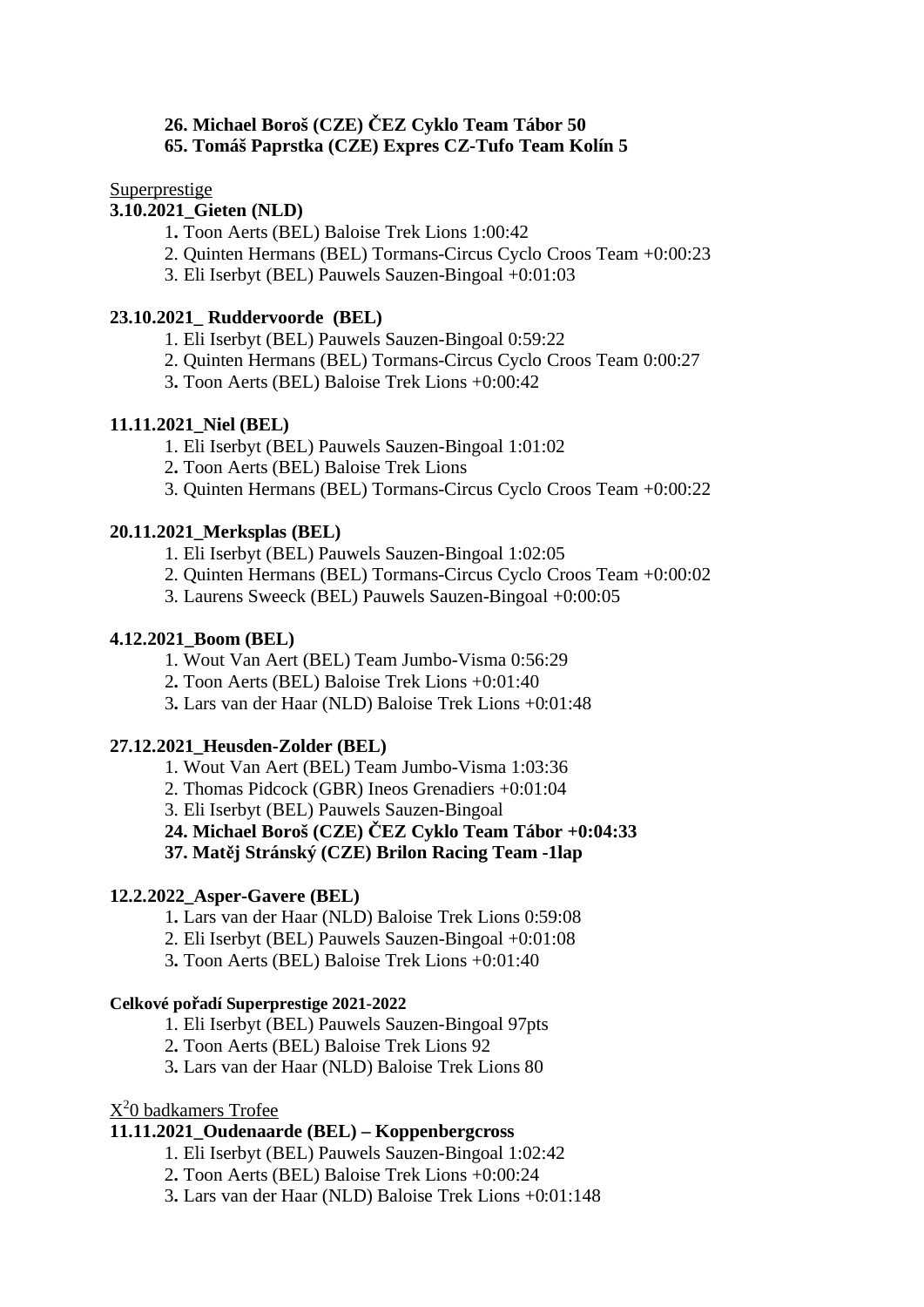# **13. Michael Boroš (CZE) ČEZ Cyklo Team Tábor +0:07:15**

## **27.11.2021\_Kortrijk (BEL) – Urbancross**

- 1**.** Toon Aerts (BEL) Baloise Trek Lions 0:57:32
- 2. Eli Iserbyt (BEL) Pauwels Sauzen-Bingoal +0:01:07
- 3. Corné van Kessel (NLD) Tormans-Circus Cyclo Cross Team +0:01:39

# **30.12.2021\_Loenhout (BEL) – Azencross**

- 1. Wout Van Aert (BEL) Team Jumbo-Visma 0:56:16
- 2. Michael Vanthourenhout (BEL) Pauwels Sauzen-Bingoal +0:00:14
- 3**.** Toon Aerts (BEL) Baloise Trek Lions +0:00:27

## **1.1.2022\_Baal (BEL) – GP Sven Nys**

- 1. Wout Van Aert (BEL) Team Jumbo-Visma 1:04:22
- 2. Thomas Pidcock (GBR) Ineos Grenadiers +0:00:10
- 3. Eli Iserbyt (BEL) Pauwels Sauzen-Bingoal +0:00:29

## **5.1.2022\_Herentals (BEL)**

- 1. Wout Van Aert (BEL) Team Jumbo-Visma 1:02:43
- 2. Thomas Pidcock (GBR) Ineos Grenadiers +0:01:06
- 3**.** Toon Aerts (BEL) Baloise Trek Lions +0:01:07

# **22.1.2022\_Hamme-Zogge (BEL) - Flandriencross**

- 1. Laurens Sweeck (BEL) Pauwels Sauzen-Bingoal 1:01:11
- 2**.** Toon Aerts (BEL) Baloise Trek Lions
- 3. Eli Iserbyt (BEL) Pauwels Sauzen-Bingoal +0:00:20

## **6.2.2022\_Lille (BEL) - Krawatencross**

- 1**.** Toon Aerts (BEL) Baloise Trek Lions 0:58:08
- 2. Niels Vandeputte (BEL) Alpecin-Fenix +0:00:48
- 3**.** Lars van der Haar (NLD) Baloise Trek Lions +0:01:00

## **13.2.2022\_ Brussel (BEL)**

- 1. Michael Vanthourenhout (BEL) Pauwels Sauzen-Bingoal 0:59:34
- 2. Eli Iserbyt (BEL) Pauwels Sauzen-Bingoal +0:00:24
- 3. Jens Adams (BEL) +0:00:36

# **Celkové pořadí X 2 0 badkamers Trofee 2021-2022**

- 1. Toon Aerts (BEL) Baloise Trek Lions 8:06:09
- 2. Eli Iserbyt (BEL) Pauwels Sauzen-Bingoal +0:05:40
- 3. Michael Vanthourenhout (BEL) Pauwels Sauzen-Bingoal +0:07:55

**43. Michael Boroš (CZE) ČEZ Cyklo Team Tábor +0:36:19**

# MS

# **29.-30.1.2022\_Fayetteville-Arkansas (USA)**

- 1. Thomas Pidcock (GBR) 1:00:36
- 2**.** Lars van der Haar (NLD) +0:00:11
- 3. Eli Iserbyt (BEL) +0:00:32

**16. Michael Boroš (CZE) +0:01:50**

ME

**7.11.2021\_Col du Vam-Drenthe (NLD)**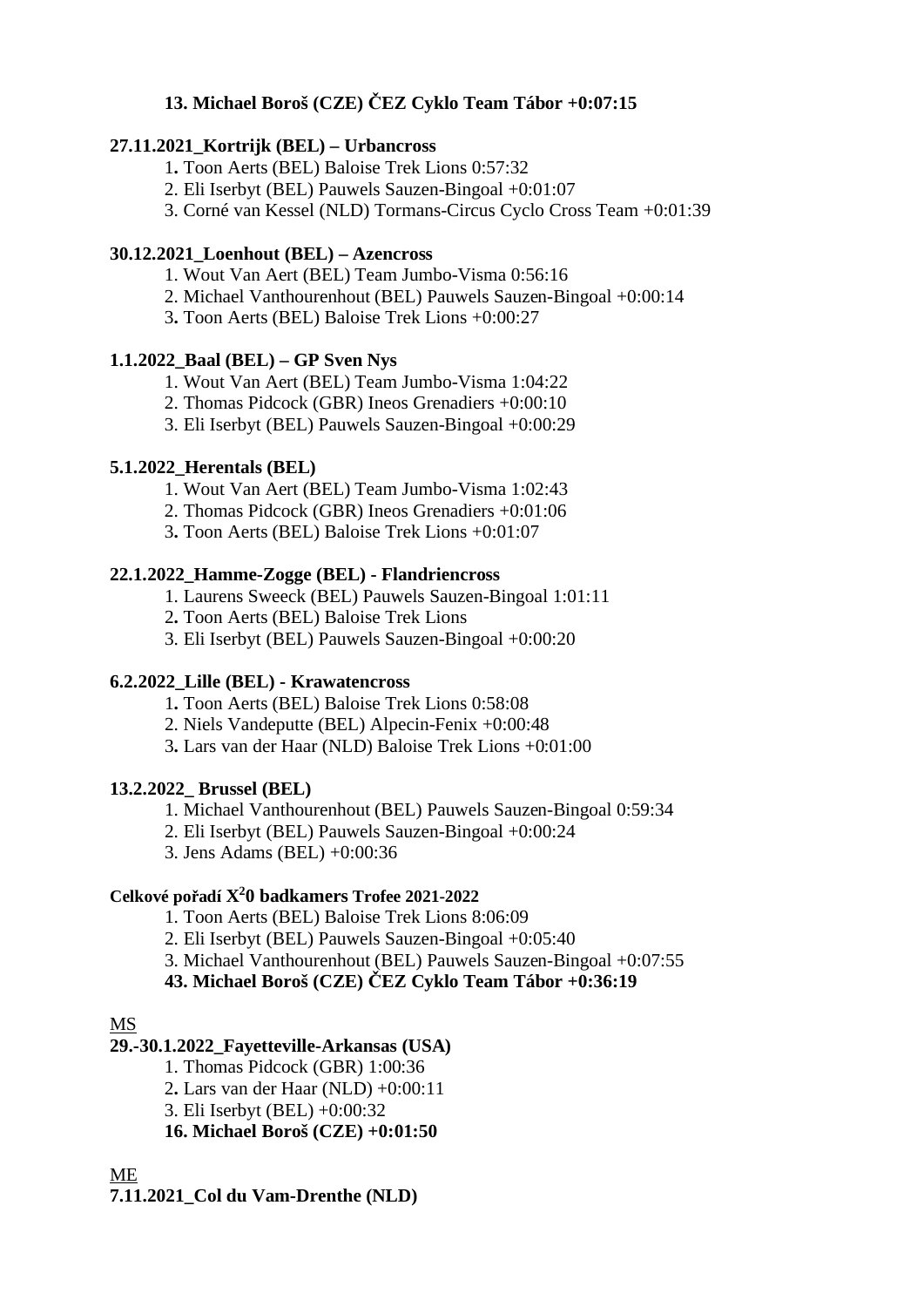- 1**.** Lars van der Haar (NLD) 1:01:44
- 2. Quinten Hermans (BEL) +0:00:30
- 3. Michael Vanthourenhout (BEL) +0:00:54
- **21. Michael Boroš (CZE) -2laps**
- **22. Šimon Vaníček (CZE) -2laps**

### Český pohár

# **28.9.2021\_Mladá Boleslav (CZE)**

- **1. Michael Boroš (CZE) ČEZ Cyklo Team Tábor 1:03:54.4**
- 2. Lander Loockx (BEL) CX Team Deschacht +0:00:08.7
- 3. Ward Huybs (BEL) Baloise Trek Lions +0:00:20.5
- 4. Davide Toneatti (ITA) DP66 Giant SMP +0:00:26.2
- **5. Jakub Říman (CZE) AŠ Mladá Boleslav +0:00:33.6**
- **6. Tomáš Paprstka (CZE) Expres CZ-Tufo Team Kolín +0:00:43.9**

### **2.10.2021\_Hlinsko (CZE)**

- 1. Marek Konwa (POL) UKS Krupiński Suszec-Konwa Bike 0:56:45.3
- **2. Michael Boroš (CZE) ČEZ Cyklo Team Tábor +0:00:14.4**
- **3. Tomáš Paprstka (CZE) Expres CZ-Tufo Team Kolín +0:00:48.3**
- **4. Matěj Stránský (CZE) Brilon Racing Team +0:01:07.7**

### **9.10.2021\_Slaný (CZE)**

- 1. Michael Boroš (CZE) ČEZ Cyklo Team Tábor 0:58:25.0
- 2. Matěj Stránský (CZE) Brilon Racing Team +0:00:08.0
- 3. Tomáš Paprstka (CZE) Expres CZ-Tufo Team Kolín +0:00:26.2

### **16.10.2021\_Rýmařov (CZE)**

- **1. Michael Boroš (CZE) ČEZ Cyklo Team Tábor 0:58:25.0**
- 2. Marek Konwa (POL) UKS Krupiński Suszec-Konwa Bike +0:00:05.9
- **3. Šimon Vaníček (CZE) ČEZ Cyklo Team Tábor +0:00:13.3**
- 4. Martin Haring (SVK) Slovak national team +0:00:27.2
- **5. Matěj Stránský (CZE) Brilon Racing Team +0:00:58.5**

## **17.11.2021\_Veselí nad Lužnicí (CZE)**

- **1. Michael Boroš (CZE) ČEZ Cyklo Team Tábor 1:01:02.9**
- 2. Marek Konwa (POL) UKS Krupiński Suszec-Konwa Bike +0:00:01.2
- **3. Tomáš Paprstka (CZE) Expres CZ-Tufo Team Kolín +0:00:06.1**
- **4. Adam Ťoupalík (CZE) Elkov Kasper +0:00:18.9**

## **11.12.2021\_Jičín (CZE)**

- 1. Michael Boroš (CZE) ČEZ Cyklo Team Tábor 1:00:30.3
- 2. Matěj Stránský (CZE) Brilon Racing Team +0:00:16.2
- 3. Tomáš Paprstka (CZE) Expres CZ-Tufo Team Kolín +0:00:30.9

## **Celkové pořadí ČP v cyklokrose 2021-2022**

- 1. Michael Boroš (CZE) ČEZ Cyklo Team Tábor 299pts
- 2. Marek Konwa (POL) UKS Krupiński Suszec-Konwa Bike 284
- 3. Tomáš Paprstka (CZE) Expres CZ-Tufo Team Kolín 279

## MČR

## **8.1.2022\_Kolín (CZE)**

- 1. Michael Boroš (CZE) ČEZ Cyklo Team Tábor 1:01:28.2
- 2. Jakub Ťoupalík (CZE) Elkov Kasper +0:00:00.3